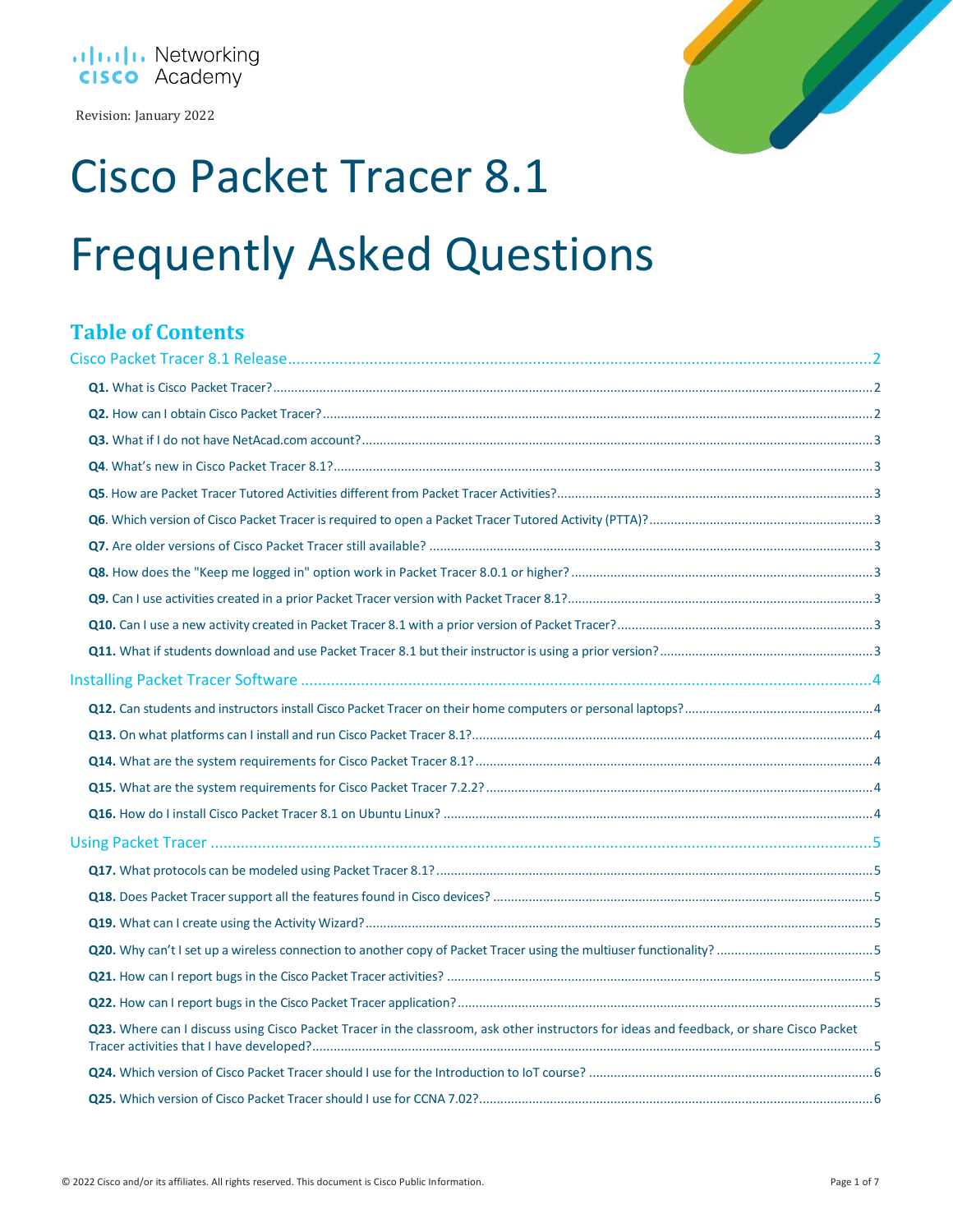# ululu Networking<br> **CISCO** Academy

| Q32. When I log into Packet Tracer with my Netacad.com account, I receive an error "Sorry, we can't find a NetAcad account associated |
|---------------------------------------------------------------------------------------------------------------------------------------|
|                                                                                                                                       |
|                                                                                                                                       |
|                                                                                                                                       |
|                                                                                                                                       |
|                                                                                                                                       |
|                                                                                                                                       |
|                                                                                                                                       |
| Q40. Should a learner who has already taken Introduction to Packet Tracer on NetAcad.com take the three new Packet Tracer courses     |
|                                                                                                                                       |

# <span id="page-1-0"></span>Cisco Packet Tracer 8.1 Release

#### <span id="page-1-1"></span>**Q1.** What is Cisco Packet Tracer?

A. Cisco Packet Tracer is a comprehensive, networking technology teaching and learning program that offers a unique combination of realistic simulation and visualization experiences, assessment and activity authoring capabilities, and opportunities for multiuser collaboration and competition. Innovative features of Packet Tracer will help students and teachers collaborate, solve problems, and learn concepts in an engaging and dynamic social environment. Some of the benefits of Packet Tracer are as follows:

- Provides a realistic simulation and visualization learning environment that supplements classroom equipment, including the ability to see internal processes in real-time that are normally hidden on real devices
- Enables multi-user, real-time collaboration and competition for dynamic learning
- Enables authoring and localization of structured learning activities such as labs, demonstrations, quizzes, exams, and games
- Empowers students to explore concepts, conduct experiments, and test their understanding of network building
- Allows students and teachers to design, build, configure, and troubleshoot complex networks using virtual equipment
- Supports a variety of teaching and learning opportunities such as lectures, group, and individual labs, homework, games, and competitions
- Supports feature expansion through external applications using an API to enhance the functionality of Cisco Packet Tracer in areas such as curriculum and assessment delivery, games, accessibility, and interfacing with real equipment.

#### <span id="page-1-2"></span>**Q2.** How can I obtain Cisco Packet Tracer?

**A.** Cisco Packet Tracer is available free of charge to all Cisco Networking Academy® instructors, students, and alumni. Please follow these instructions to download the software from the NetAcad.com learning environment:

- 1. Log in to Cisc[o NetAcad.com](http://www.netacad.com/)
- 2. Select **Resources** > **Download Packet Tracer**

You can also sign up for the free "[Getting Started with Cisco Packet Tracer](https://skillsforall.com/course/getting-started-cisco-packet-tracer)" on SkillsForAll.com to learn how to download, install, and get started!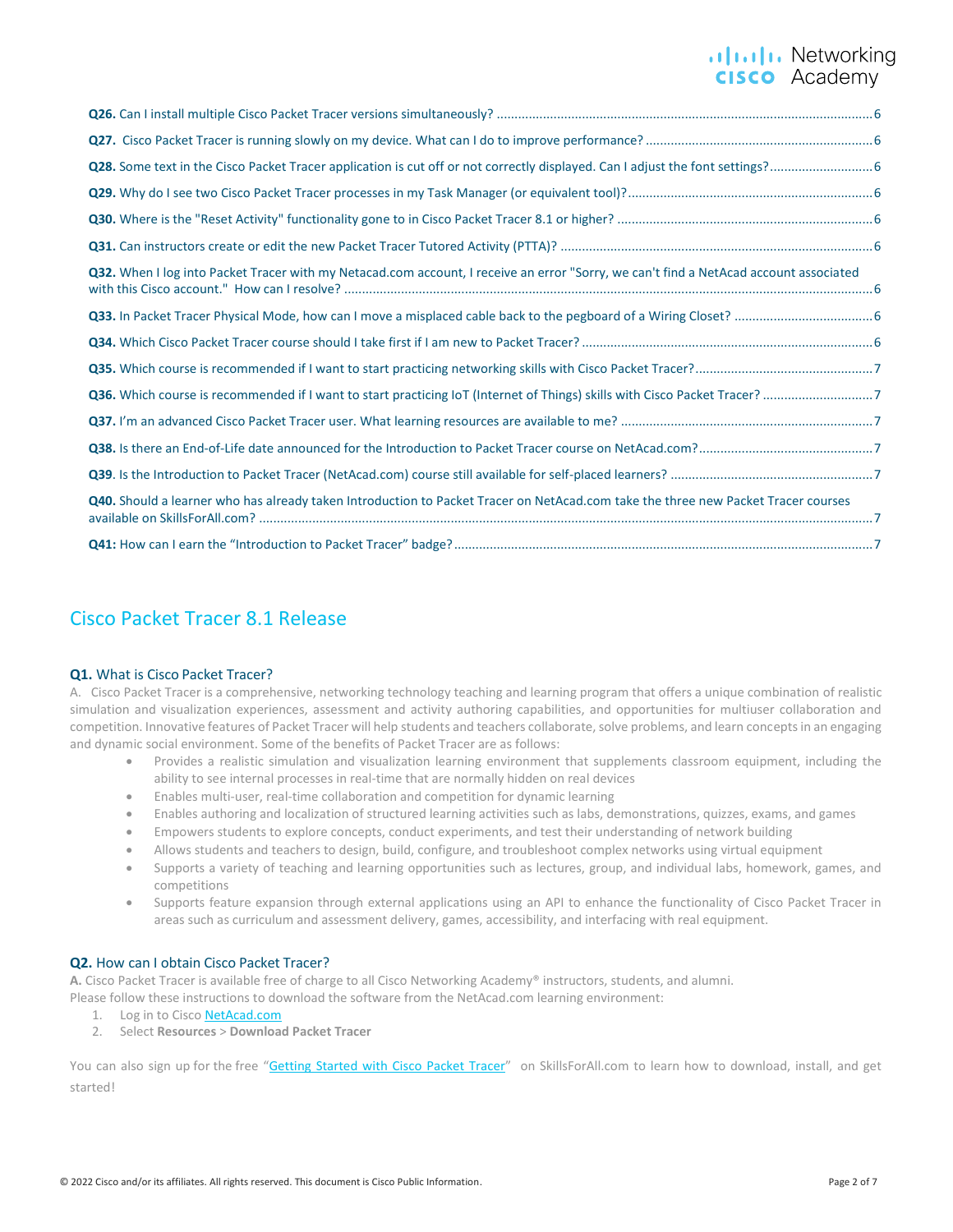# alulu Networking cisco Academy

#### <span id="page-2-0"></span>**Q3.** What if I do not have NetAcad.com account?

**A.** The latest version of Cisco Packet Tracer requires user authentication. A NetAcad.com or a SkillsForAll.com account is required to sign in when you launch Cisco Packet Tracer.

Please ask your instructor for a NetAcad.com account or enroll for free in the "[Getting Started with Cisco Packet Tracer](https://skillsforall.com/course/getting-started-cisco-packet-tracer)" on SkillsForAll.com for full access to Packet Tracer.

#### <span id="page-2-1"></span>**Q4**. What's new in Cisco Packet Tracer 8.1?

**A.** Cisco Packet Tracer 8.1 features the new Packet Tracer Tutored Activities (PTTA), a new type of activity that provides hints to the learner along the way if they want them. Packet Tracer Tutored Activities (PTTA) are designed to provide a more personalized and equitable learning experience. In addition, Cisco Packet Tracer 8.1 includes some bug fixing and improvements on accessibility, usability, and security.

Cisco Packet Tracer 8.1 is built upon Packet Tracer 8.0. Version 8.0 was a major release, featuring two exciting new updates:

- The **Enhanced Physical Mode** brings you into the virtual lab for a realistic experience of cabling devices on the rack. Reinforce critical skills such as device placement (Rack & Stack), switching on device power, device port-to-port cabling (including cable choice and management), troubleshooting, and more.
- A **Network Controller**, similar to existing real-world SDN Controllers like Cisco DNA Center and APIC-EM. You can practice a centralized network management approach using the Network Controller model. The Network Controller, managed using its Web GUI or using its APIs, gives you a centralized dashboard to view the network's state, quickly identify & troubleshoot issues, and push configuration changes to all managed devices at once. Plus, you can access the Network Controller from real-world applications running on your computer, like a browser, Python, or Postman, to execute your own infrastructure automation scripts.

#### <span id="page-2-2"></span>**Q5**. How are Packet Tracer Tutored Activities different from Packet Tracer Activities?

**A.** The Packet Tracer Activities (.pka files) contain identical instructions for all learners. Cisco Packet Tracer Tutored Activities (.pksz files) provide each learner with dynamic hints for just the right level of support, right when you need it.

#### <span id="page-2-3"></span>**Q6**. Which version of Cisco Packet Tracer is required to open a Packet Tracer Tutored Activity (PTTA)?

**A.** To open the new Packet Tracer Tutored Activities (.pksz files) you need Cisco Packet Tracer 8.1 or higher.

#### <span id="page-2-4"></span>**Q7.** Are older versions of Cisco Packet Tracer still available?

A. You are strongly encouraged to upgrade to the latest version of Cisco Packet Tracer to take advantage of new features, security improvements and bug fixes. But for compatibility with CCNA 6 and IoT course activities, Cisco Packet Tracer 7.2.2 will continue to be available for download on the NetAcad.com download page.

#### <span id="page-2-5"></span>**Q8.** How does the "Keep me logged in" option work in Packet Tracer 8.0.1 or higher?

**A.** The "Keep me logged in" feature was designed to give you access (for 3 months) to Cisco Packet Tracer 8.0.1 or higher without needing to reenter your credentials each time. Using the "Keep me logged in" feature is only recommended for private computers. If you are using a public or shared computer, you should NOT use the "Keep me logged in" option or you should ensure that you Logout before closing Cisco Packet Tracer to prevent other users of the computer gaining access using your credentials.

#### <span id="page-2-6"></span>**Q9.** Can I use activities created in a prior Packet Tracer version with Packet Tracer 8.1?

**A.** Yes. Packet Tracer 8.1 supports activities authored in previous versions of Packet Tracer. There is a small possibility you may encounter some warning messages. If so, you may disregard the message. It is simply a warning that scripts in this file need to be updated for Packet Tracer 8.1 compatibility.

#### <span id="page-2-7"></span>**Q10.** Can I use a new activity created in Packet Tracer 8.1 with a prior version of Packet Tracer?

**A.** Packet Tracer Activities (.pka files) authored or saved with Packet Tracer 8.1 can only be used with version 8.1 of the software or higher. Prior Packet Tracer versions cannot load Packet Tracer 8.1 data files; they will display an incompatibility message.

#### <span id="page-2-8"></span>**Q11.** What if students download and use Packet Tracer 8.1 but their instructor is using a prior version?

**A.** Please note that if a student using Packet Tracer 8.1 creates a new activity, or saves an activity originally created in a prior version of Packet Tracer, it will not open correctly in an older version of Packet Tracer. If the student submits the activity to an instructor who is using an older version of Packet Tracer, it will display an error message. The instructor will need to upgrade to Packet Tracer 8.1 to open the file, or the student will need to redo their work in the older version of Packet Tracer. To prevent this from occurring, please ensure that students use the same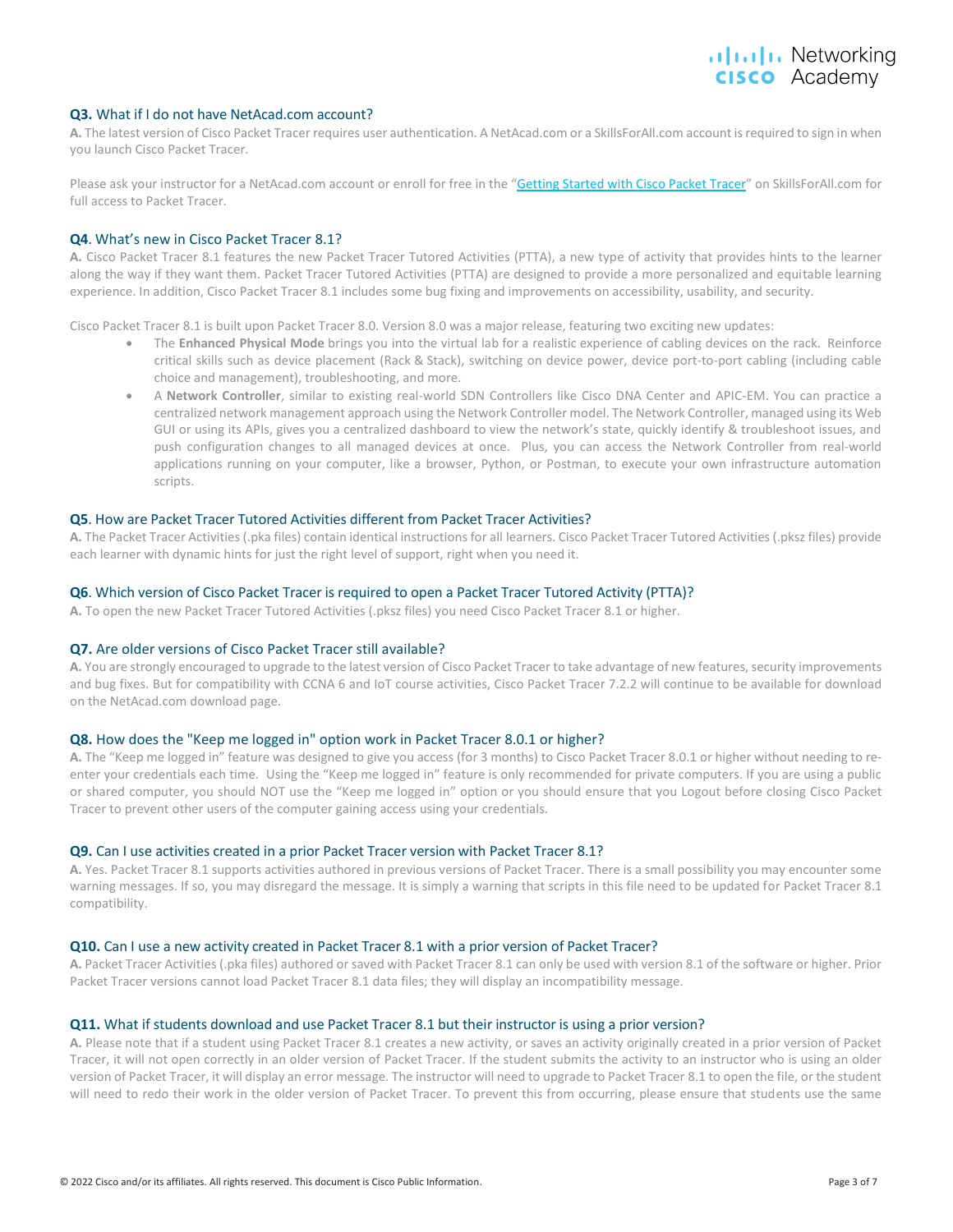### .**Ili.Ili.** Networking **CISCO** Academy

version of Packet Tracer for homework assignments that are being used by the instructor and in the classroom lab. We strongly recommend all students and instructors to upgrade to the latest version of Cisco Packet Tracer.

# <span id="page-3-0"></span>Installing Packet Tracer Software

#### <span id="page-3-1"></span>**Q12.** Can students and instructors install Cisco Packet Tracer on their home computers or personal laptops?

**A.** Yes. Cisco Packet Tracer can be freely distributed to any Networking Academy instructor, student, or alumni. This enables students to use Cisco Packet Tracer on any computer outside of class for homework, practice, and exploratory learning.

#### <span id="page-3-2"></span>**Q13.** On what platforms can I install and run Cisco Packet Tracer 8.1?

**A.** Cisco Packet Tracer 8.1 is compatible with the following platforms: Microsoft Windows 8.1, 10, 11 (32 bit and 64bit), Ubuntu 20.04 LTS (64bit) and macOS 10.14 or newer (64 bit).

#### <span id="page-3-3"></span>**Q14.** What are the system requirements for Cisco Packet Tracer 8.1?

**A.** To successfully install and run Cisco Packet Tracer 8.1, the following system requirements must be met:

Cisco Packet Tracer 8.1 (64 bit):

- o Computer with one of the following operating systems: Microsoft Windows 8.1, 10, 11 (64bit), Ubuntu 20.04 LTS (64bit) or macOS 10.14 or newer.
- o amd64(x86-64) CPU
- o 4GB of free RAM
- o 1.4 GB of free disk space

Cisco Packet Tracer 8.1 (32 bit):

- o Computer with one of the following operating systems: Microsoft Windows 8.1, 10, 11 (32bit)
- o x86 compatible CPU
- o 2GB of free RAM
- o 1.4 GB of free disk space

#### <span id="page-3-4"></span>**Q15.** What are the system requirements for Cisco Packet Tracer 7.2.2?

**A.** To successfully install and run Cisco Packet Tracer 7.2.2, the following system requirements must be met:

Cisco Packet Tracer 7.2.2 (64 bit):

- o Computer with one of the following operating systems: Microsoft Windows 7, 8.1, 10 (64 bit), MacOS 10.11 to 10.15 and Ubuntu 16.04 LTS (64bit)
- o x86 compatible CPU
- o 4GB of free RAM
- o 1.4 GB of free disk space

Cisco Packet Tracer 7.2.2 (32 bit):

- o Computer with one of the following operating systems: Microsoft Windows 8.1, 10 (32bit)
- o x86 compatible CPU
- o 2GB of free RAM
- o 1.4 GB of free disk space

#### <span id="page-3-5"></span>**Q16.** How do I install Cisco Packet Tracer 8.1 on Ubuntu Linux?

A. Run the command "sudo apt-get install <absolute path to the .deb file>" and follow the instructions shown on your screen. (Note that using "sudo dpkg -i <absolute path to the .deb file>" will not install the dependencies needed).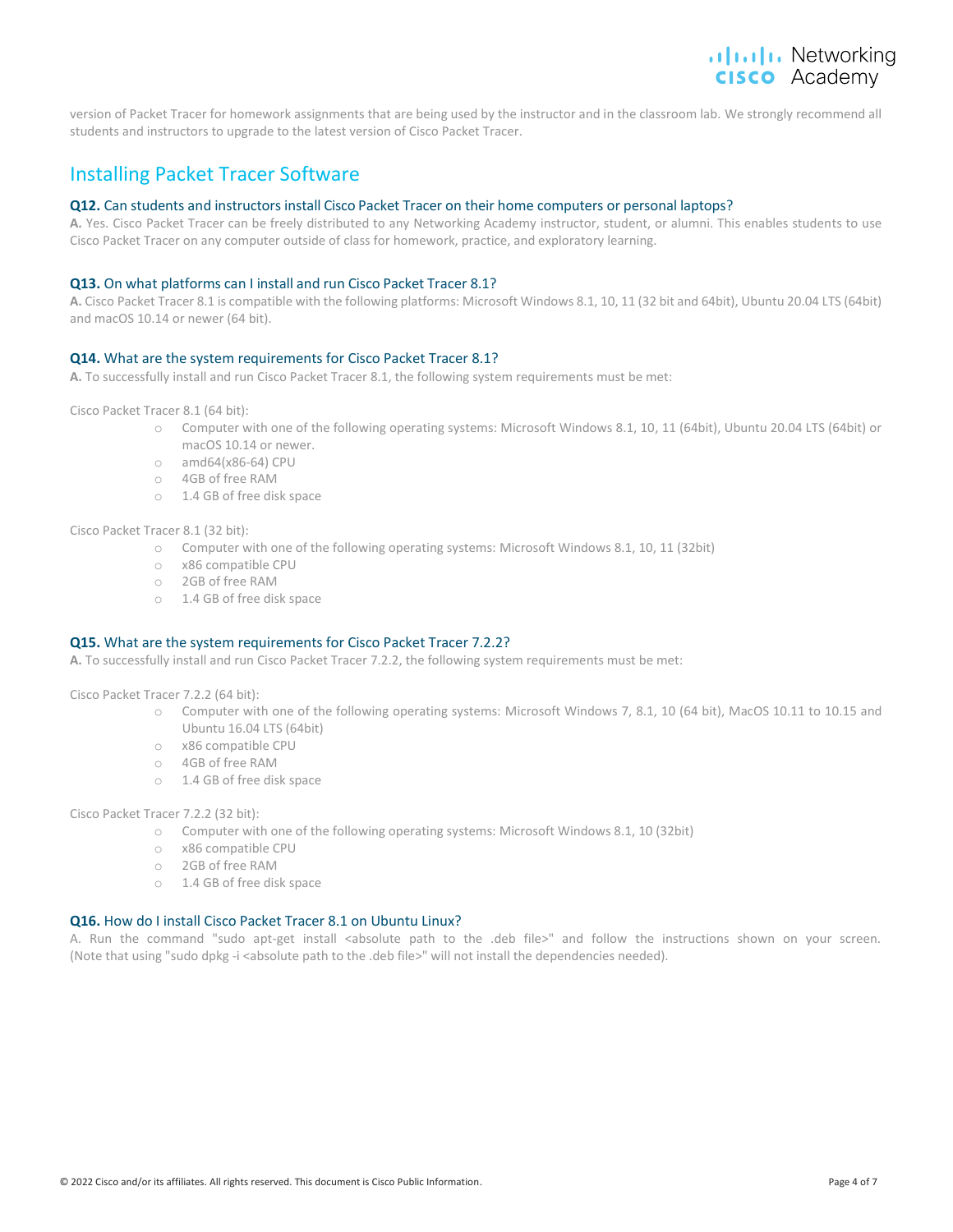# <span id="page-4-0"></span>Using Packet Tracer

<span id="page-4-1"></span>**Q17.** What protocols can be modeled using Packet Tracer 8.1?

#### **A.**

| Layer                           | <b>Cisco Packet Tracer Supported Protocols</b>                                      |
|---------------------------------|-------------------------------------------------------------------------------------|
| <b>Application</b>              | FTP, SMTP, POP3, HTTP, TFTP, Telnet, SSH, DNS, DHCP, NTP, SNMP, AAA, ISR            |
|                                 | VOIP, MQTT, SCCP config and calls ISR command support, Call Manager Express,        |
| <b>Transport</b>                | TCP and UDP, TCP Nagle Algorithm & IP Fragmentation, RTP                            |
| <b>Network</b>                  | BGP, IPv4, ICMP, ARP, IPv6, ICMPv6, IPSec, RIPv1/v2/ng, Multi-Area OSPF,            |
|                                 | OSPFv3, EIGRP, EIGRPv6, Static Routing, Route Redistribution, Multilayer Switching, |
|                                 | L3 QoS, NAT, CBAC, Zone-based policy firewall, and Intrusion Protection System on   |
|                                 | the ISR, GRE VPN, IPSec VPN, HSRP, CEF, SPAN/RSPAN, L2NAT, PTP, REP,                |
|                                 | <b>LLDP</b>                                                                         |
| <b>Network Access/Interface</b> | Ethernet (802.3), 802.11, HDLC, Frame Relay, PPP, PPPoE, STP, RSTP, VTP,            |
|                                 | DTP, CDP, 802.1q, PAqP, L2 QoS, SLARP, Simple WEP, WPA, EAP, VLANs,                 |
|                                 | CSMA/CD, EtherChannel, DSL, 3/4 G network support                                   |

#### <span id="page-4-2"></span>**Q18.** Does Packet Tracer support all the features found in Cisco devices?

**A.** No. The program supports a subset of the features from Cisco devices. Packet Tracer uses simplified models of networking protocols and Cisco IOS; you should always compare your results to those obtained from real equipment. Practice on Packet Tracer is not a replacement of practice on real equipment.

#### <span id="page-4-3"></span>**Q19.** What can I create using the Activity Wizard?

**A.** The Activity Wizard allows users to set up scenarios using text, basic network topologies, and predefined packets. Users can create customized network scenarios and add instructional text. The Activity Wizard also includes grading and feedback capabilities that can be used to create an unlimited number of guided and exploratory learning experiences that provide immediate feedback to users. These activities can also be saved and shared with others in the NetAcad community.

#### <span id="page-4-4"></span>**Q20.** Why can't I set up a wireless connection to another copy of Packet Tracer using the multiuser functionality?

**A.** Wireless connectivity uses a distance parameter set within each instance of Packet Tracer to establish connectivity. In a multiuser connection, the distance parameter cannot be specified, so a wireless connection is not possible.

#### <span id="page-4-5"></span>**Q21.** How can I report bugs in the Cisco Packet Tracer activities?

**A.** Please report bugs and errors pertaining to Cisco Packet Tracer Activities to the Global Support Desk. To access the Support Desk, log in to Cisco NetAcad.com and click Help at the top of the page, then select NetAcad Support.

#### <span id="page-4-6"></span>**Q22.** How can I report bugs in the Cisco Packet Tracer application?

**A.** Please report bugs and errors pertaining to Cisco Packet Tracer software operation issues by clicking on the Help menu in Cisco Packet Tracer and then select "Report an Issue". You will be taken to the development team's bug tracking software. Please fill out the forms completely to give us the best chance to verify and fix the issue. If you are reporting an error in a Packet Tracer Activity, please report through the NetAcad.com Global Support Desk instead.

#### <span id="page-4-7"></span>**Q23.** Where can I discuss using Cisco Packet Tracer in the classroom, ask other instructors for ideas and feedback, or share Cisco Packet Tracer activities that I have developed?

A. To collaborate with other instructors, join the [Cisco Packet Tracer Community discussion.](https://community.cisco.com/t5/networking-academy/ct-p/netacad) To access the communities, log in to Cisco NetAcad.com and click Help at the top of the page, then select Community Forums. This will open the Networking Academy community page where you can join the Cisco Packet Tracer community.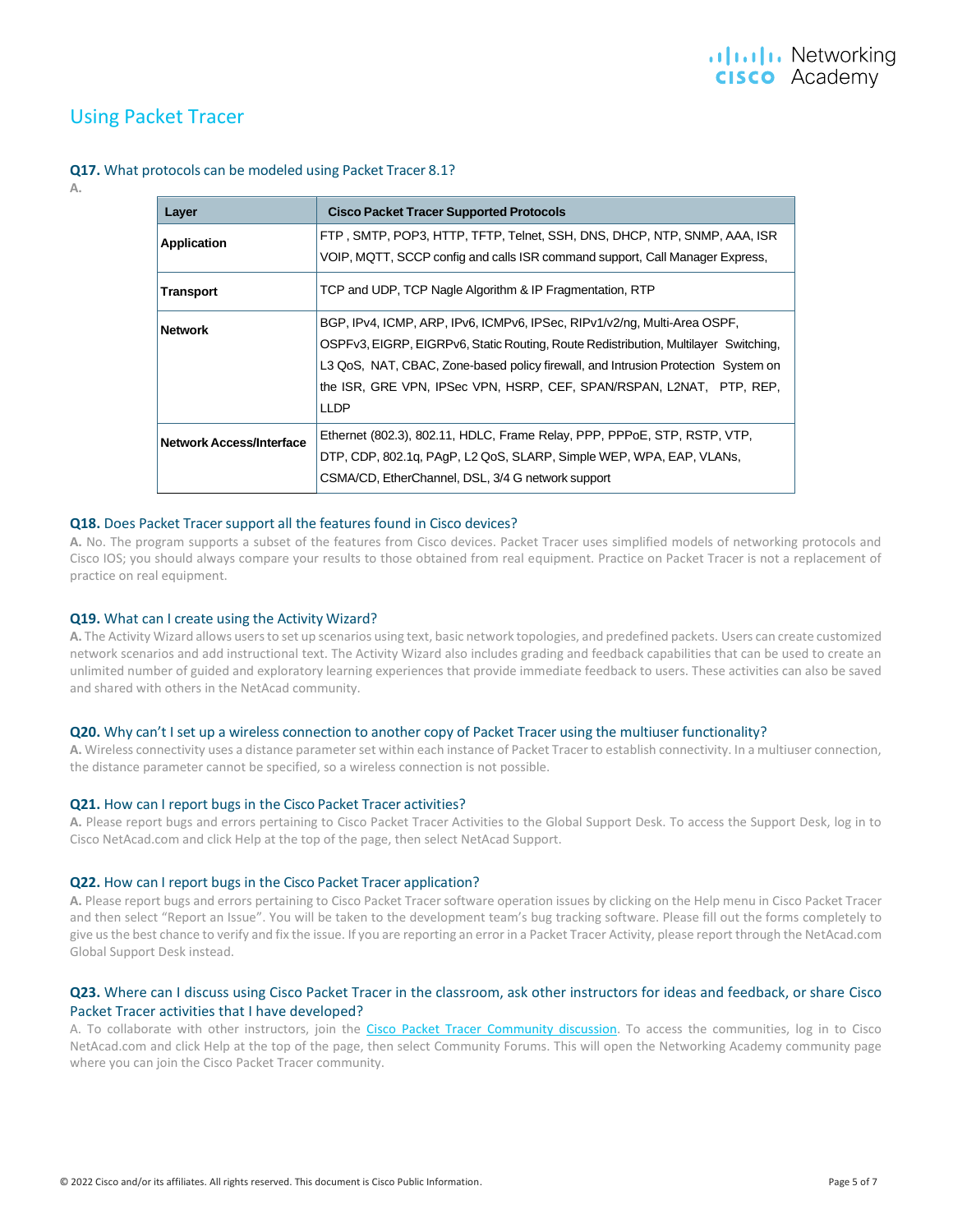# alulu Networking cisco Academy

#### <span id="page-5-0"></span>**Q24.** Which version of Cisco Packet Tracer should I use for the Introduction to IoT course?

A. For the Introduction to IoT course, it is recommended to use Cisco Packet Tracer 7.2.2. Certain files utilizing scripts and web content, such as IoT devices, made in Cisco Packet Tracer versions 7.2.2 or older may behave differently when used in Cisco Packet Tracer 8.1.

#### <span id="page-5-1"></span>**Q25.** Which version of Cisco Packet Tracer should I use for CCNA 7.02?

A. For CCNA 7.0.2, Cisco Packet Tracer 8.0.1 **64-bit** is the minimum version for new activities and new PTSA to work properly. Due to the extensive set of graphics included, the Exploration scenarios activities may experience performance issues in Cisco Packet Tracer 32-bit version.

#### <span id="page-5-2"></span>**Q26.** Can I install multiple Cisco Packet Tracer versions simultaneously?

A. You may have multiple Cisco Packet Tracer versions installed simultaneously for Windows and macOS, but PTSAs will launch, by default, using the latest installed version of Cisco Packet Tracer.

#### <span id="page-5-3"></span>**Q27.** Cisco Packet Tracer is running slowly on my device. What can I do to improve performance?

**A.** The minimum system requirements allow for the basic use of Cisco Packet Tracer in creating small to medium-size networks. It is recommended that you use a faster machine with more memory to create large networks. You can turn off the Sound and Animation options to increase performance. Some screen reader software may cause a slowdown in performance, which is due to the extra processing required to query Cisco Packet Tracer for screen reader information.

#### <span id="page-5-4"></span>**Q28.** Some text in the Cisco Packet Tracer application is cut off or not correctly displayed. Can I adjust the font settings?

**A.** The font sizes in the Packet Tracer application can be configured from the Preferences → Fonts tab. You may set the entire application scale to fit your needs, and optionally adjust text sizes of various dialogs.

#### <span id="page-5-5"></span>**Q29.** Why do I see two Cisco Packet Tracer processes in my Task Manager (or equivalent tool)?

**A.** Since version 8.1, Cisco Packet Tracer will start two processes for the application: the main process, plus an accessory process (lower memory usage) to aid the main process where applicable.

#### <span id="page-5-6"></span>**Q30.** Where is the "Reset Activity" functionality gone to in Cisco Packet Tracer 8.1 or higher?

**A.** Since Cisco Packet Tracer 8.1 the "Reset Activity" is in the File Menu.

#### <span id="page-5-7"></span>**Q31.** Can instructors create or edit the new Packet Tracer Tutored Activity (PTTA)?

**A.** No. Currently, only Cisco can create or edit PTTA activities.

#### <span id="page-5-8"></span>**Q32.** When I log into Packet Tracer with my Netacad.com account, I receive an error "Sorry, we can't find a NetAcad account associated with this Cisco account." How can I resolve?

**A.** There can be two possible causes why this error can occur:

- 1) This may happen if you have registered on NetAcad.com but have not enrolled into a course. Please enroll into any of the available courses and you should be able to log in.
- 2) There may be a mismatch between your email addresses between NetAcad.com and Cisco login. Please contact the support desk to resolve this issue.

#### <span id="page-5-9"></span>**Q33.** In Packet Tracer Physical Mode, how can I move a misplaced cable back to the pegboard of a Wiring Closet?

**A.** You must place the mouse cursor over a connector of the cable, press and hold down the left mouse button, then move the mouse to an available pegboard cable slot while still holding down the left mouse button. When the pegboard cable slot becomes highlighted you can release the left mouse button and the cable will move back to the pegboard.

#### <span id="page-5-10"></span>**Q34.** Which Cisco Packet Tracer course should I take first if I am new to Packet Tracer?

A. The "[Getting Started with Cisco Packet Tracer](https://skillsforall.com/course/getting-started-cisco-packet-tracer)" course (2 hours) is a quick on-ramp course for those who are new to Packet Tracer. This course is designed to familiarize you with the Cisco Packet Tracer simulation and visualization environment, and it showcases recent features and the latest user interface. You should complete this course before starting other Cisco Networking Academy and Skills for All courses that include Packet Tracer activities.